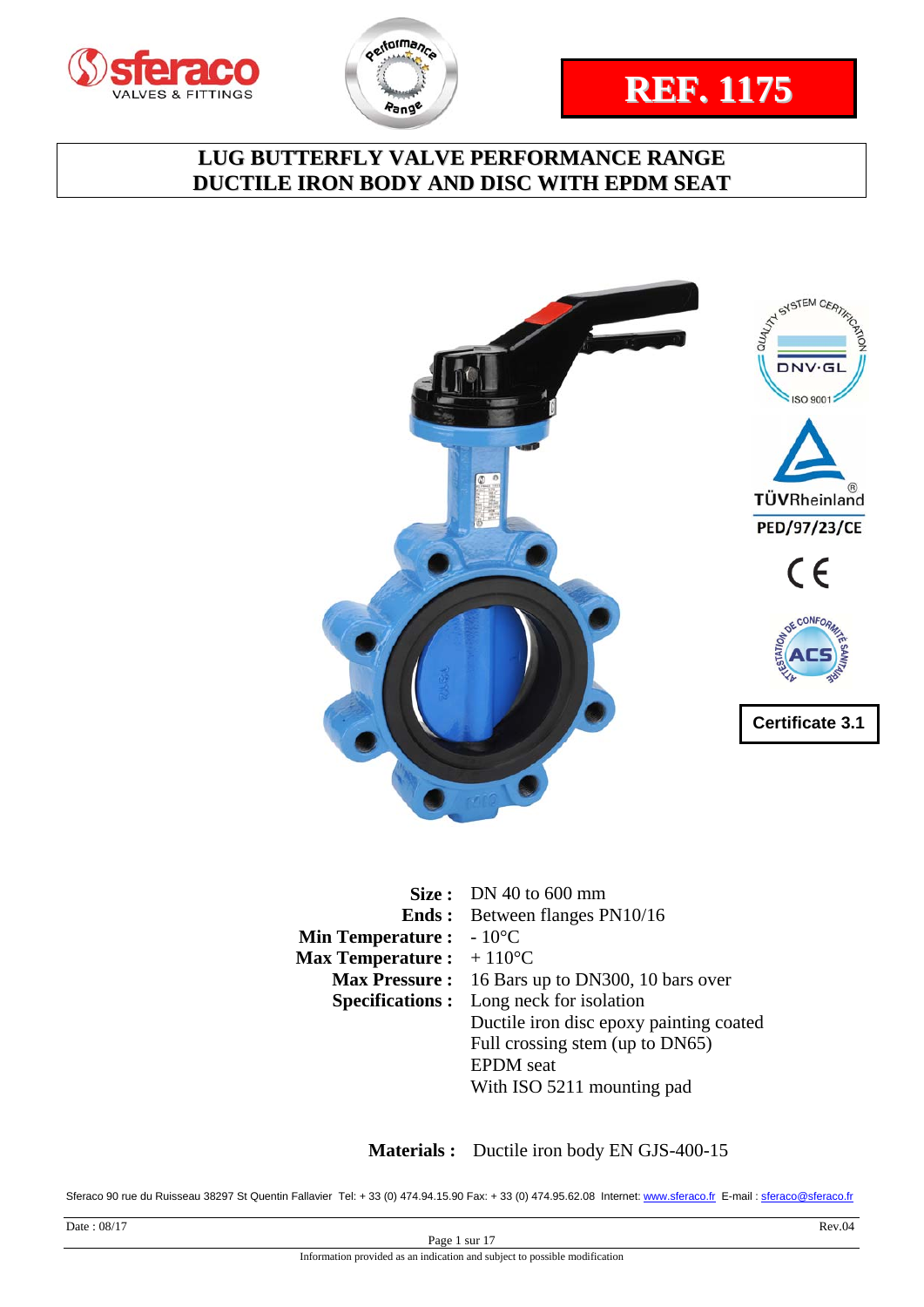



# **REF. 1175**

# **LUG BUTTERFLY VALVE PERFORMANCE RANGE DUCTILE IRON BODY AND DISC WITH EPDM SEAT**

#### *SPECIFICATIONS :*

- Long neck for isolation
- ISO 5211 mounting pad
- Lug type
- Between flanges PN10/16
- Full crossing stem (up to DN65) Removable EPDM seat
- 9 positions lever up to DN150 and 12 positions lever from DN200 to 300, locking device in opened position
- Epoxy RAL 5015 electrostatic painting coated disc, 250µ thickness
- Epoxy RAL 5012 electrostatic painting coated body

#### *USE :*

- Cold and hot water, drinkable water
- Min and max Temperature Ts : 10°C to + 110°C
- Max Pressure Ps : 16 bars up to DN300, 10 bars over

#### *RANGE :*

- With lever from DN 40 to DN 300
- With gearbox from DN350 to 600
- Possible with gearbox **Ref. 1192** from DN 40 to DN 300

#### *ENDS :*

**•** Between flanges PN10/16

#### *TORQUE VALUE ( Nm, without safety coefficient ) at 16 Bars :*

| <b>DI</b><br>ιUΝ | 40        | 50            | --<br>65 | 80   | 100  | 125  | 150 | 200 | 250 | 300 |
|------------------|-----------|---------------|----------|------|------|------|-----|-----|-----|-----|
| Torque (Nm)      | 44<br>. . | 4 E .<br>15.1 | 17.2     | 23.1 | 39.8 | 61.9 | 102 | 192 | 323 | 490 |

#### *TORQUE VALUE ( Nm, without safety coefficient ) at 10 Bars :*

| <b>DN</b>  | 32-40<br>$\overline{2}$ | 50         | 65   | 80 | 100          | 25   | 150  | 200   | 250   | 300   |
|------------|-------------------------|------------|------|----|--------------|------|------|-------|-------|-------|
| Torque (Nm | 10.5                    | 14.3<br>__ | 16.3 | 22 | 27<br>ه. ، د | 58.8 | 96.9 | 182.4 | 306.9 | 465.5 |

| DN'         | 350 | 400 | 450  | 500  | 600  |
|-------------|-----|-----|------|------|------|
| Torque (Nm) | 550 | 755 | 1012 | 1350 | 2111 |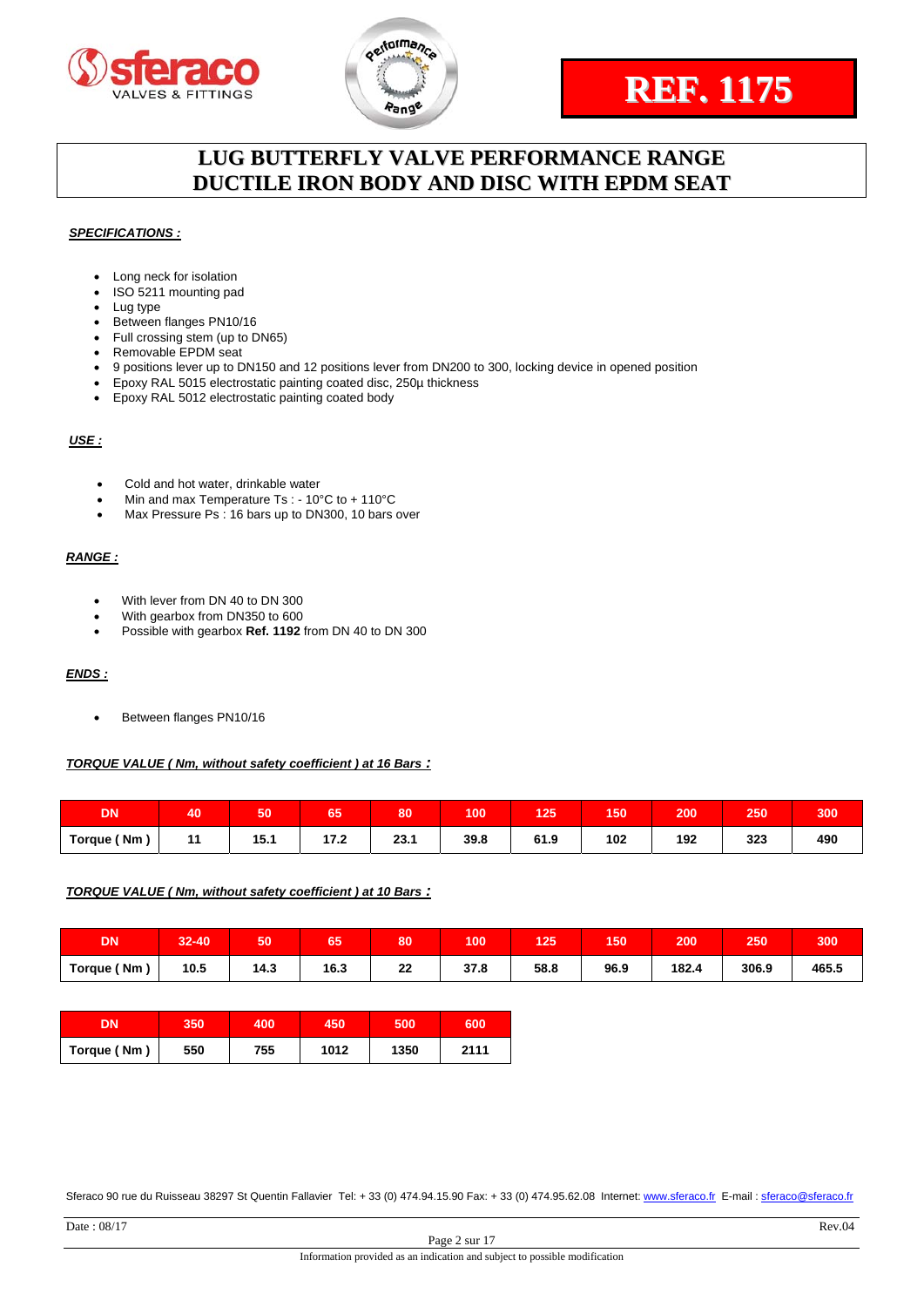



### *FLOW COEFFICIENTS Kv ( m3 / h ) :*

| <b>Kv</b> |                |            |            |            | <b>OPENING ANGLE</b> |            |            |            |            |
|-----------|----------------|------------|------------|------------|----------------------|------------|------------|------------|------------|
| <b>DN</b> | $10^{\circ}$   | $20^\circ$ | $30^\circ$ | $40^\circ$ | $50^\circ$           | $60^\circ$ | $70^\circ$ | $80^\circ$ | $90^\circ$ |
| 50        | 0,05           | 2,6        | 6,0        | 13         | 23                   | 38         | 60         | 90         | 99         |
| 65        | 0,09           | 5          | 10         | 21         | 39                   | 64         | 102        | 153        | 168        |
| 80        | 0,17           | 8          | 15         | 33         | 60                   | 99         | 157        | 236        | 259        |
| 100       | 0,26           | 15         | 31         | 67         | 119                  | 197        | 312        | 468        | 514        |
| 125       | 0,43           | 25         | 52         | 114        | 203                  | 336        | 531        | 797        | 876        |
| 150       | 0,69           | 39         | 81         | 176        | 314                  | 518        | 821        | 1231       | 1353       |
| 200       | 1,7            | 76         | 161        | 350        | 623                  | 1030       | 1631       | 2446       | 2687       |
| 250       | 2,6            | 129        | 274        | 595        | 1060                 | 1754       | 2776       | 4164       | 4576       |
| 300       | 3              | 201        | 424        | 919        | 1638                 | 2710       | 4289       | 6433       | 7069       |
| 350       | 5              | 290        | 613        | 1327       | 2366                 | 3914       | 6195       | 9292       | 10212      |
| 400       | $\overline{7}$ | 398        | 842        | 1825       | 3254                 | 5383       | 8519       | 12779      | 14043      |
| 450       | 9              | 527        | 1116       | 2418       | 4308                 | 7129       | 11284      | 16925      | 18599      |
| 500       | 12             | 678        | 1411       | 3109       | 5540                 | 9167       | 14508      | 21762      | 23914      |
| 600       | 19             | 1047       | 2217       | 4803       | 8560                 | 14163      | 22414      | 33621      | 36946      |

## *HEAD LOSS GRAPH DN50-350 :*

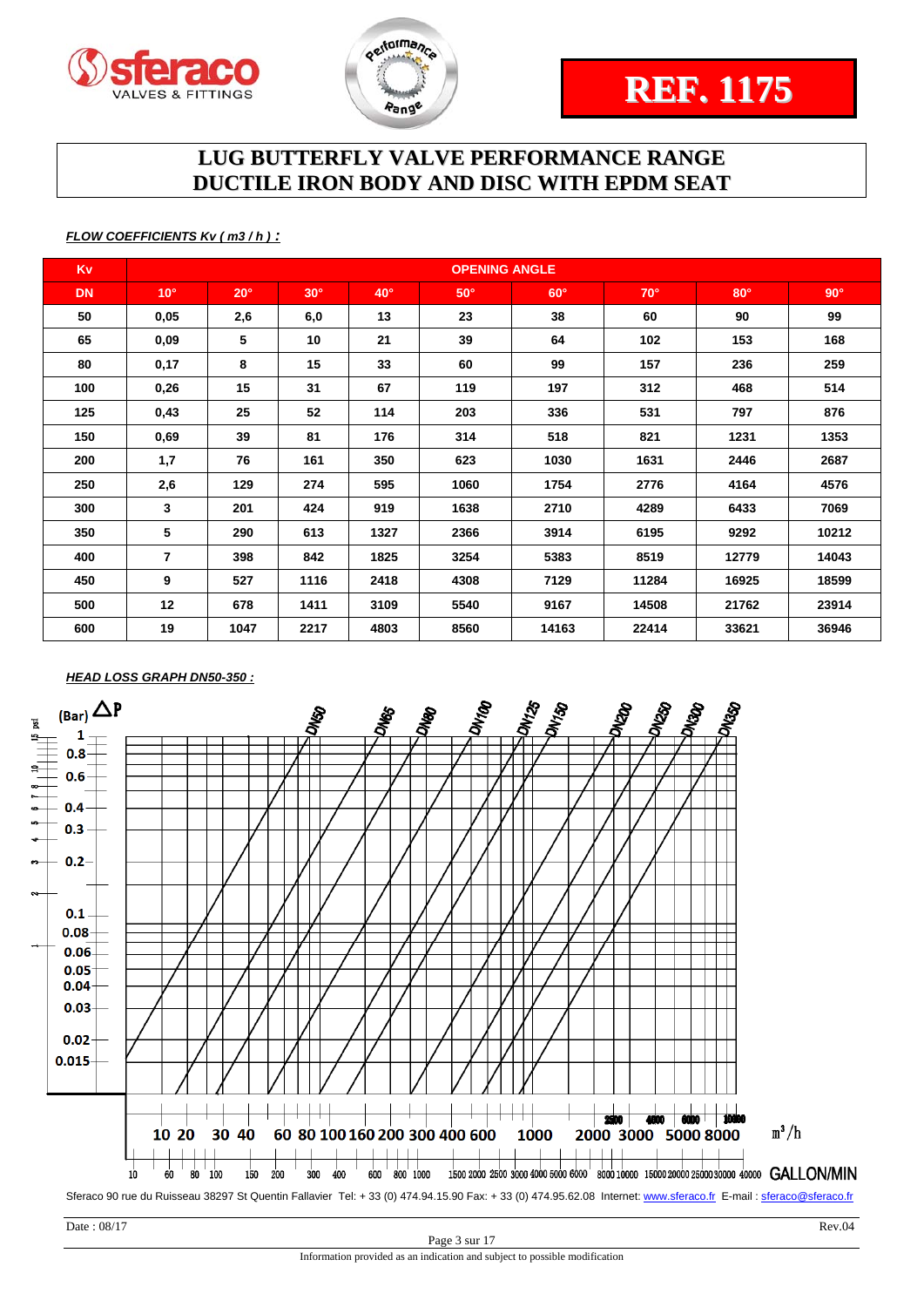





#### *HEAD LOSS GRAPH DN400-600 :*

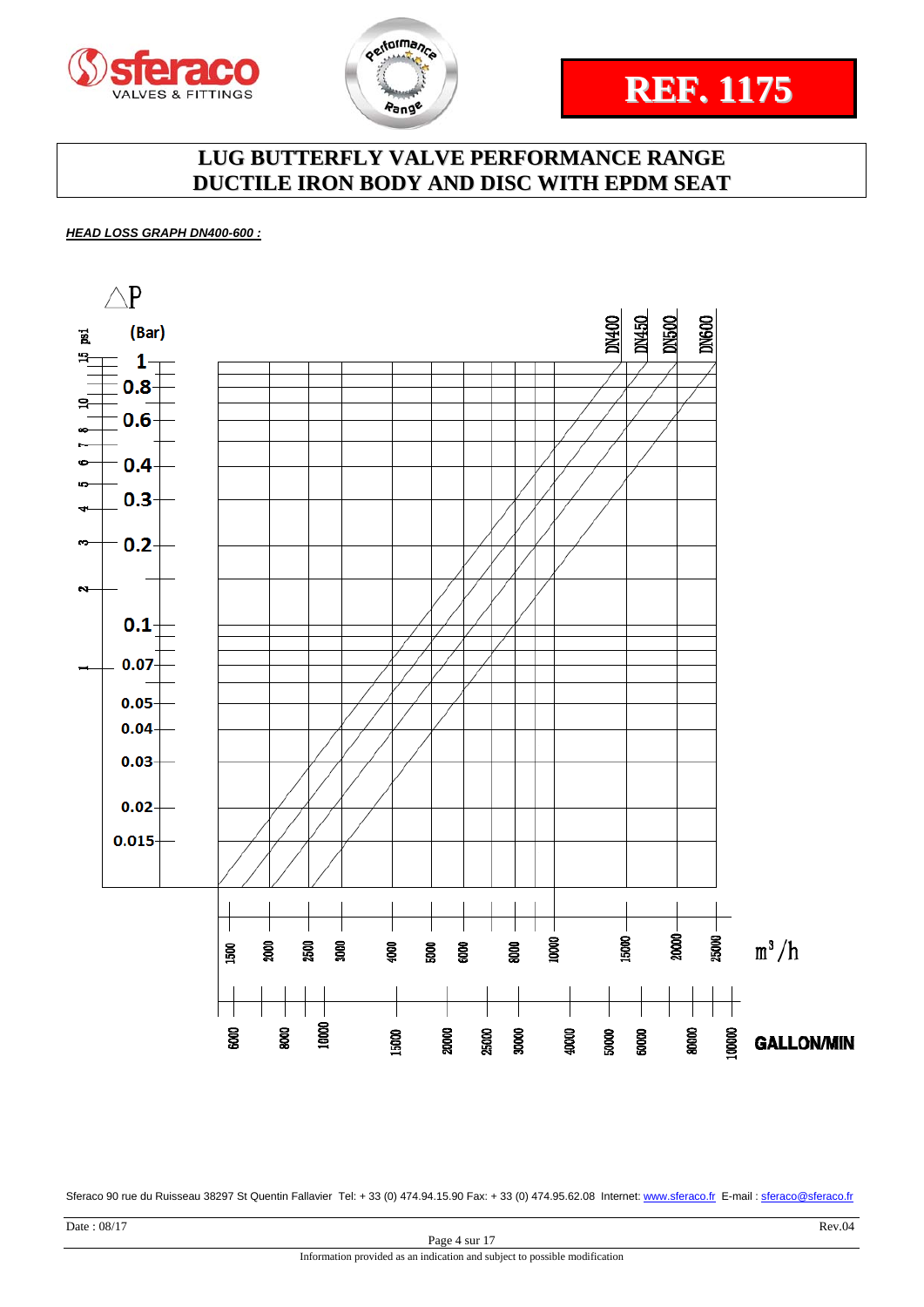



*PRESSURE / TEMPERATURE GRAPH (STEAM EXCLUDED )DN40-300 :* 

#### **Pressure**



*PRESSURE / TEMPERATURE GRAPH (STEAM EXCLUDED )DN350-600 :* 

**Pressure** 

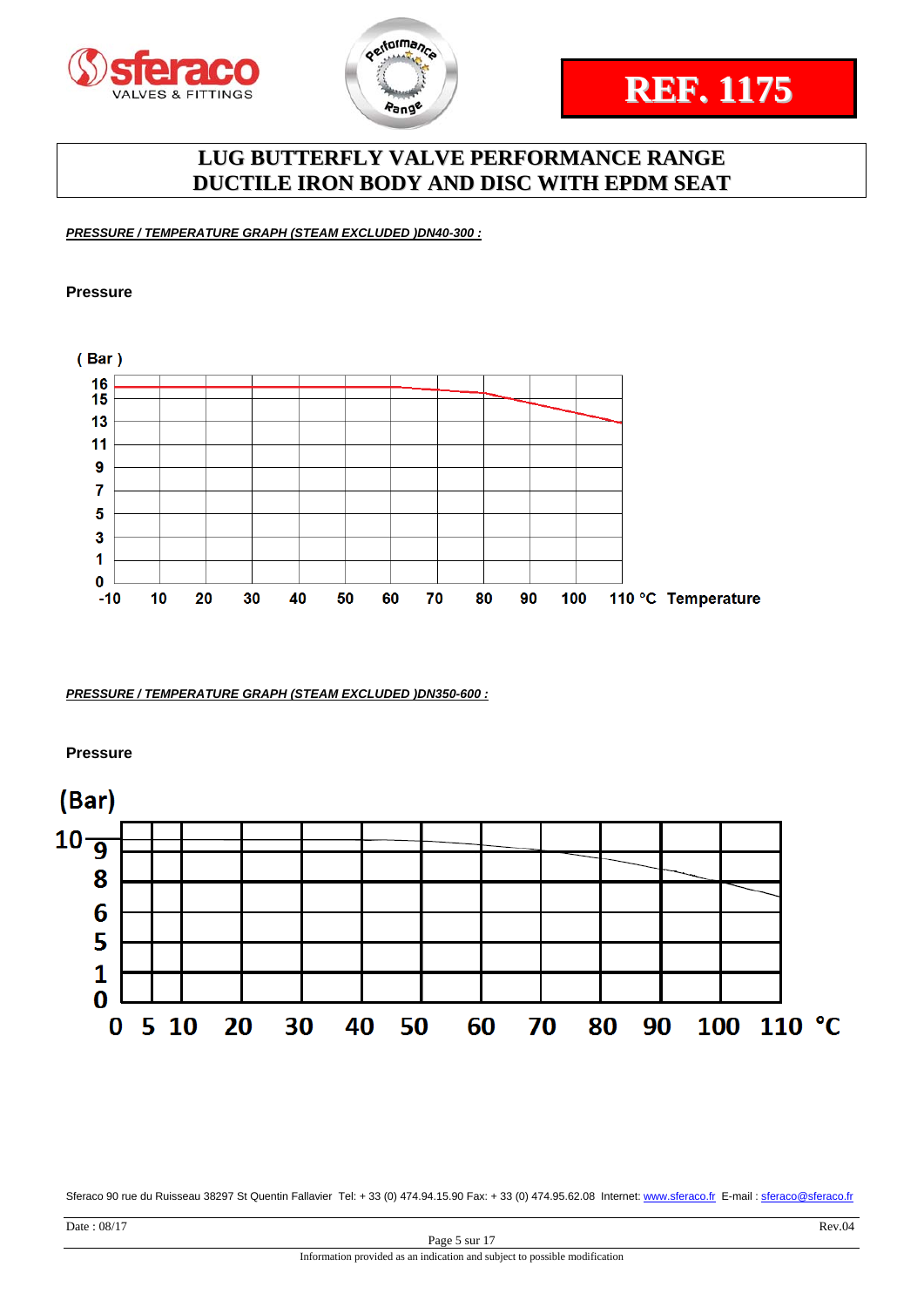





*MATERIALS :* 



| <b>Item</b>      | <b>Designation</b> | <b>Materials</b>           |
|------------------|--------------------|----------------------------|
|                  | Body               | Ductile iron EN GJS-400-15 |
| $\overline{2}$   | <b>Disc</b>        | Ductile iron EN GJS-400-15 |
| 3                | Seat               | <b>EPDM</b>                |
| $\overline{4}$   | <b>Stem</b>        | SS 416                     |
| 5                | Gasket             | <b>NBR</b>                 |
| 6                | <b>Bushing</b>     | <b>PTFE</b>                |
| 7                | Circlips           | Steel                      |
| 8                | Plate              | Aluminium                  |
| 9 (*up to DN300) | Lever              | Aluminium                  |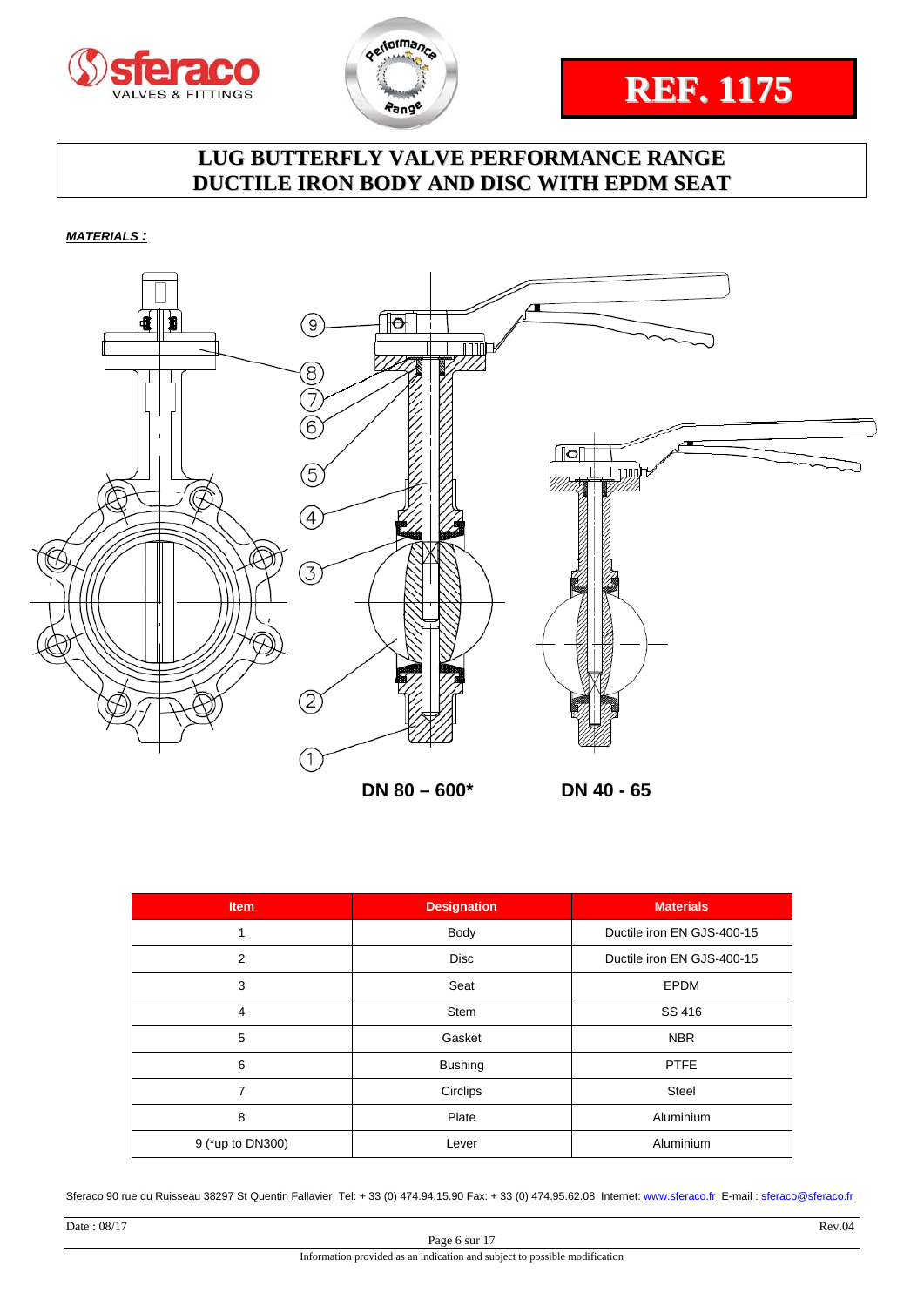





## *VALVE SIZE ( in mm ) DN40-300 :*





 **DN 80 – 300 DN 40 - 65** 

| <b>DN</b>      | 40   | 50   | 65   | 80   | 100   | 125   | 150   | 200   | 250   | 300   |
|----------------|------|------|------|------|-------|-------|-------|-------|-------|-------|
| ØΡ             | 42.9 | 52.7 | 64.4 | 78.9 | 104.1 | 123.4 | 155.7 | 202.5 | 250.5 | 301.5 |
| L              | 200  | 200  | 200  | 200  | 200   | 325   | 325   | 400   | 400   | 400   |
| Е              | 33   | 43   | 46   | 46   | 52    | 56    | 56    | 60    | 68    | 78    |
| H <sub>1</sub> | 43   | 43   | 43   | 43   | 43    | 43    | 43    | 46    | 46    | 46    |
| н              | 74   | 74   | 74   | 74   | 74    | 75    | 75    | 75    | 75    | 75    |
| в              | 120  | 140  | 150  | 158  | 176   | 190   | 211   | 235   | 265   | 305   |
| A              | 57   | 65   | 75   | 93   | 108   | 125   | 135   | 170   | 205   | 238   |
| Weight (Kg)    | 3    | 4    | 4.6  | 6    | 7.7   | 9.9   | 12.4  | 20.7  | 30.4  | 42.4  |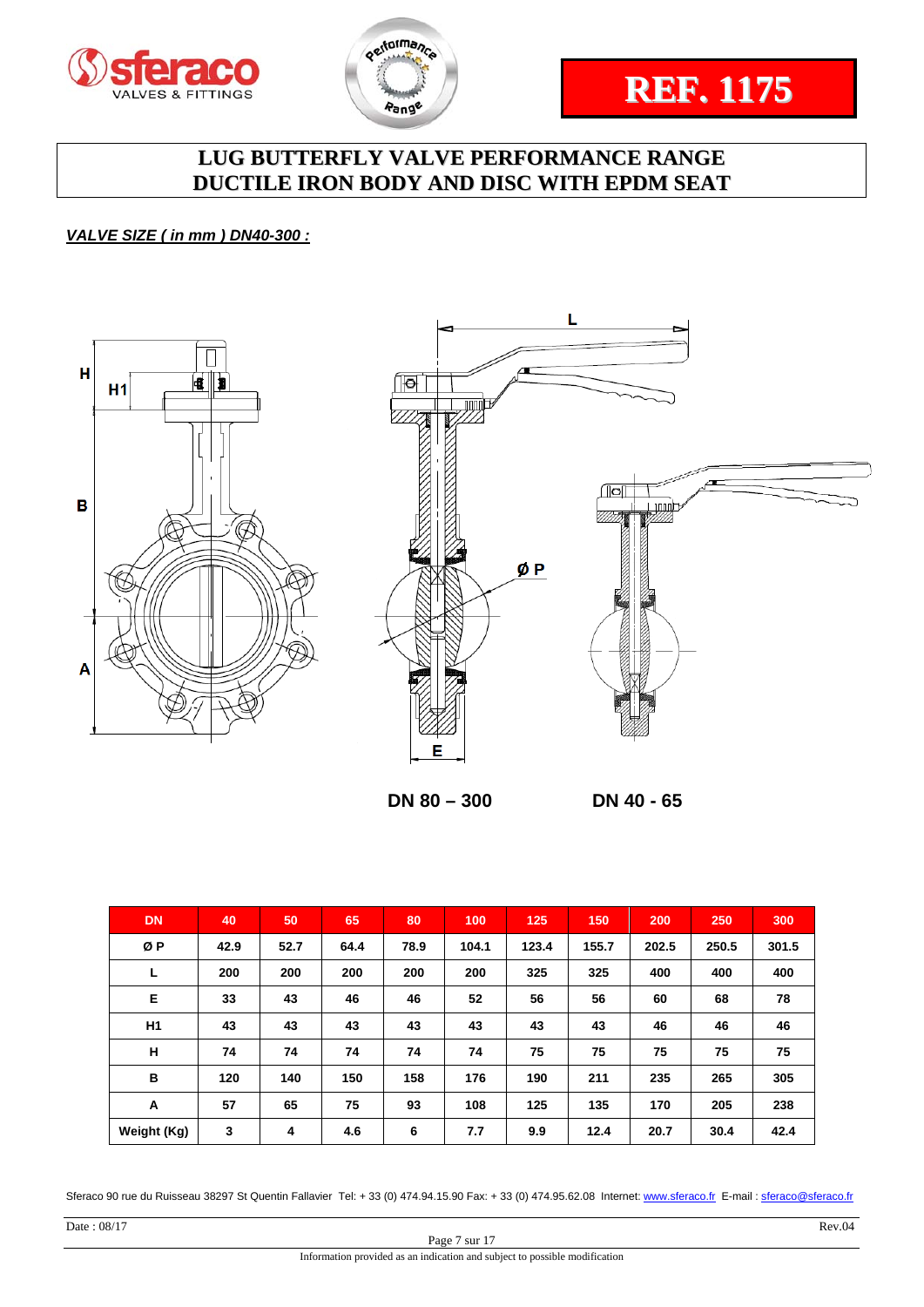





## *VALVE SIZE ( in mm ) DN200-300 :*



| <b>DN</b>   | 200   | 250   | 300   |
|-------------|-------|-------|-------|
| ØP          | 202.5 | 250.5 | 301.5 |
|             | 400   | 400   | 400   |
| Е           | 60    | 68    | 78    |
| H1          | 46    | 46    | 46    |
| н           | 75    | 75    | 75    |
| В           | 235   | 265   | 305   |
| A           | 170   | 205   | 238   |
| Weight (Kg) | 20.2  | 30.4  | 42.4  |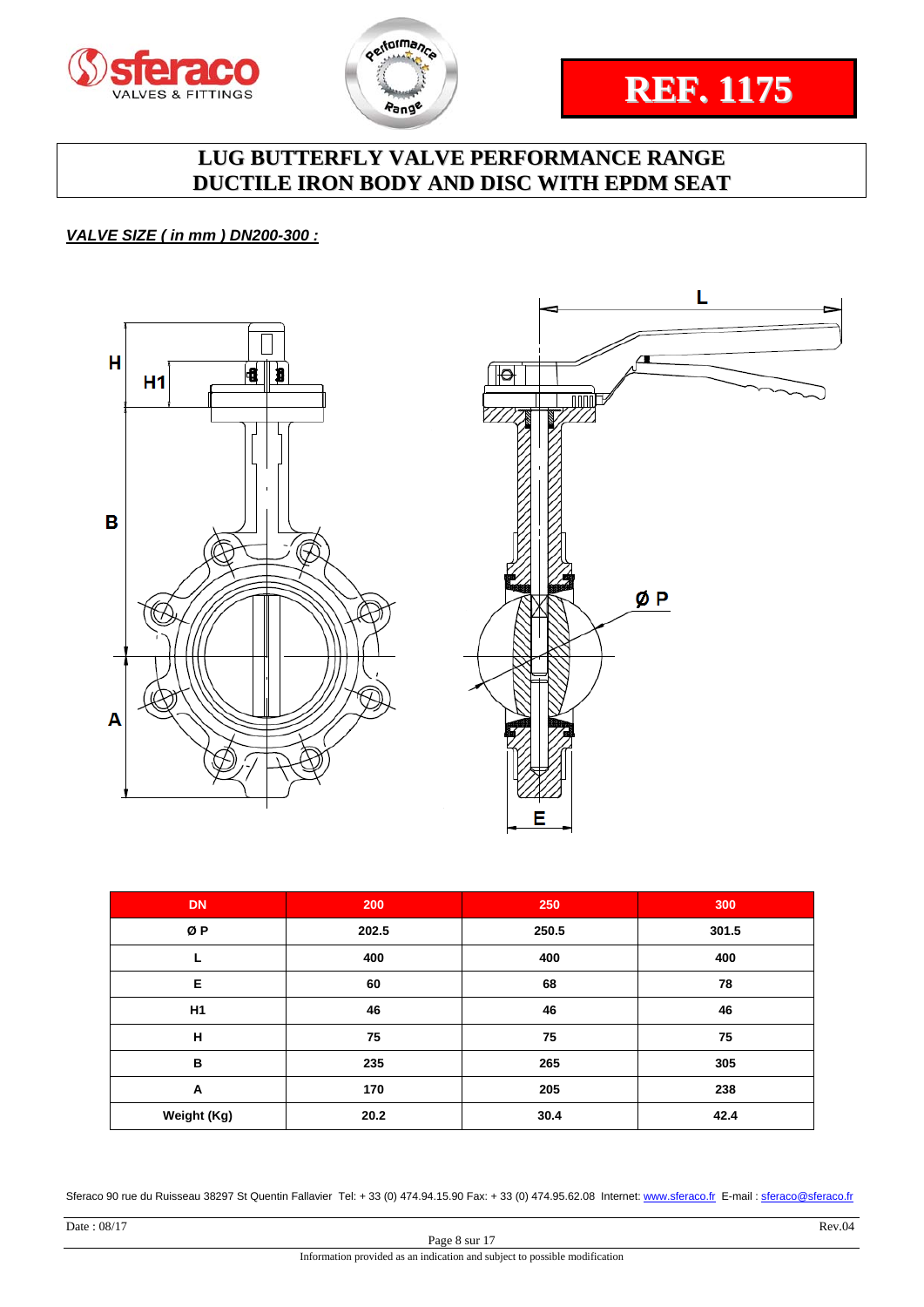





## *VALVE SIZE ( in mm ) DN350-600 :*



| <b>DN</b>   | 350   | 400   | 450   | 500   | 600   |
|-------------|-------|-------|-------|-------|-------|
| ØΡ          | 333.9 | 380.2 | 433.3 | 491.8 | 571.5 |
| Е           | 78    | 102   | 114   | 127   | 154   |
| в           | 368   | 400   | 422   | 480   | 562   |
| A           | 267   | 309   | 328   | 361   | 459   |
| $F^{\circ}$ | 22.5  | 22.5  | 18    | 18    | 18    |
| Weight (Kg) | 71    | 153   | 179   | 259   | 342   |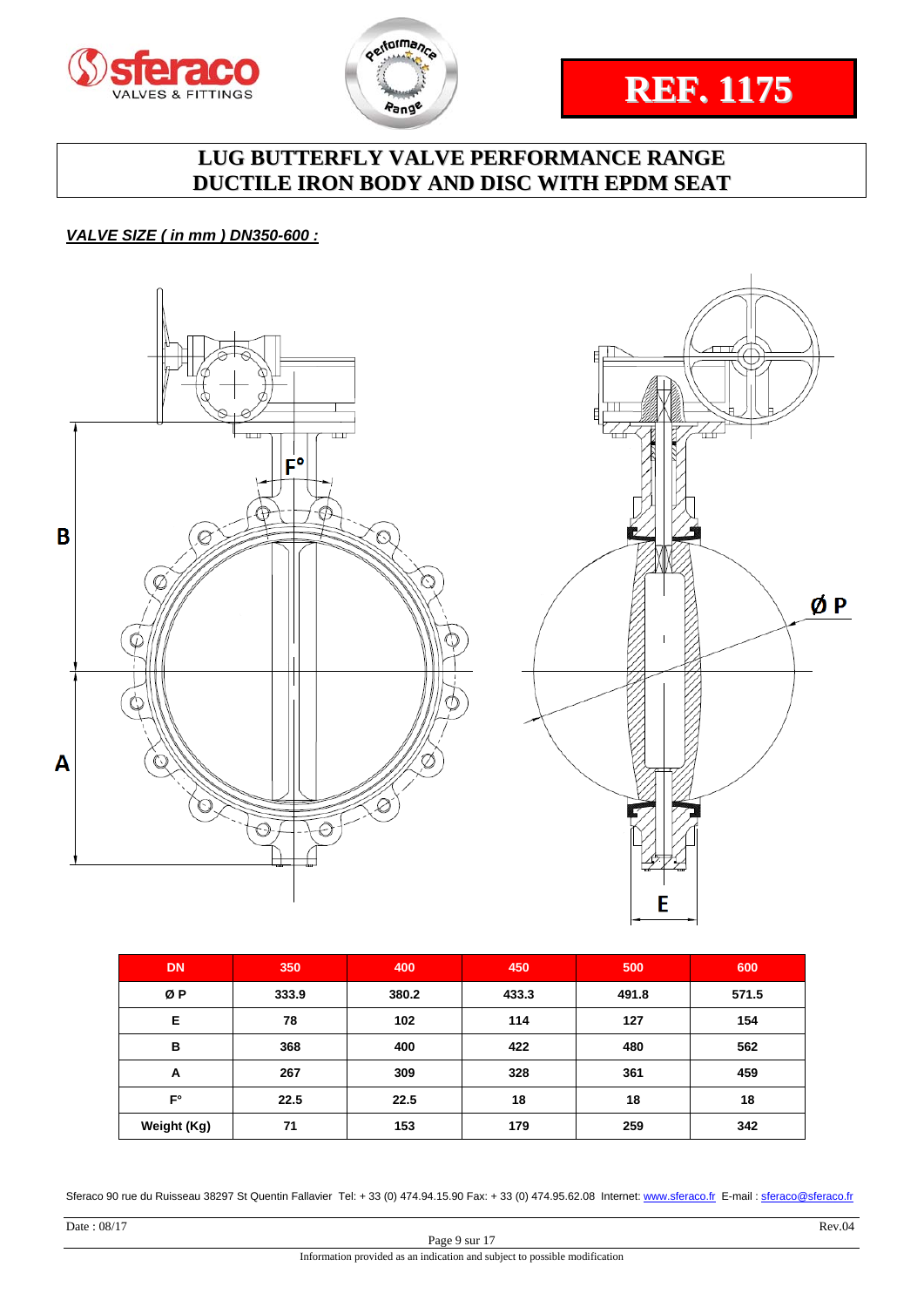





## *GEARBOX SIZE REF.1192 ( in mm ) DN32/40-350 :*

**DN 32/40 – 250 DN 300-350** 









| Ref. | <b>DN</b>      | $32/40 - 80$ | 100     | $125 - 150$ | 200     | 250     | 300     | 350  |
|------|----------------|--------------|---------|-------------|---------|---------|---------|------|
|      | Øν             | 150          | 150     | 150         | 300     | 300     | 300     | 300  |
|      | H2             | 156          | 156     | 156         | 220     | 220     | 225     | 225  |
|      | H <sub>3</sub> | 72           | 72      | 72          | 85      | 85      | 82      | 82   |
|      | H4             | 43           | 43      | 43          | 45      | 45      | 45      | 45   |
|      | L1             | 125          | 125     | 125         | 170     | 170     | 185     | 185  |
| 1192 | L <sub>2</sub> | 30           | 30      | 30          | 33      | 33      | 32.5    | 32.5 |
|      | L <sub>3</sub> | 45           | 45      | 45          | 66      | 66      | 77.5    | 77.5 |
|      | L4             | 50           | 50      | 50          | 71      | 71      | 75      | 75   |
|      | L <sub>5</sub> | 104          | 104     | 104         | 146     | 146     | 155     | 155  |
|      | Weight (Kg)    | 3.8          | 3.8     | 3.8         | 8.1     | 8.1     | 9.8     | 9.8  |
|      | Ref.           | 1192001      | 1192002 | 1192003     | 1192004 | 1192005 | 1192006 |      |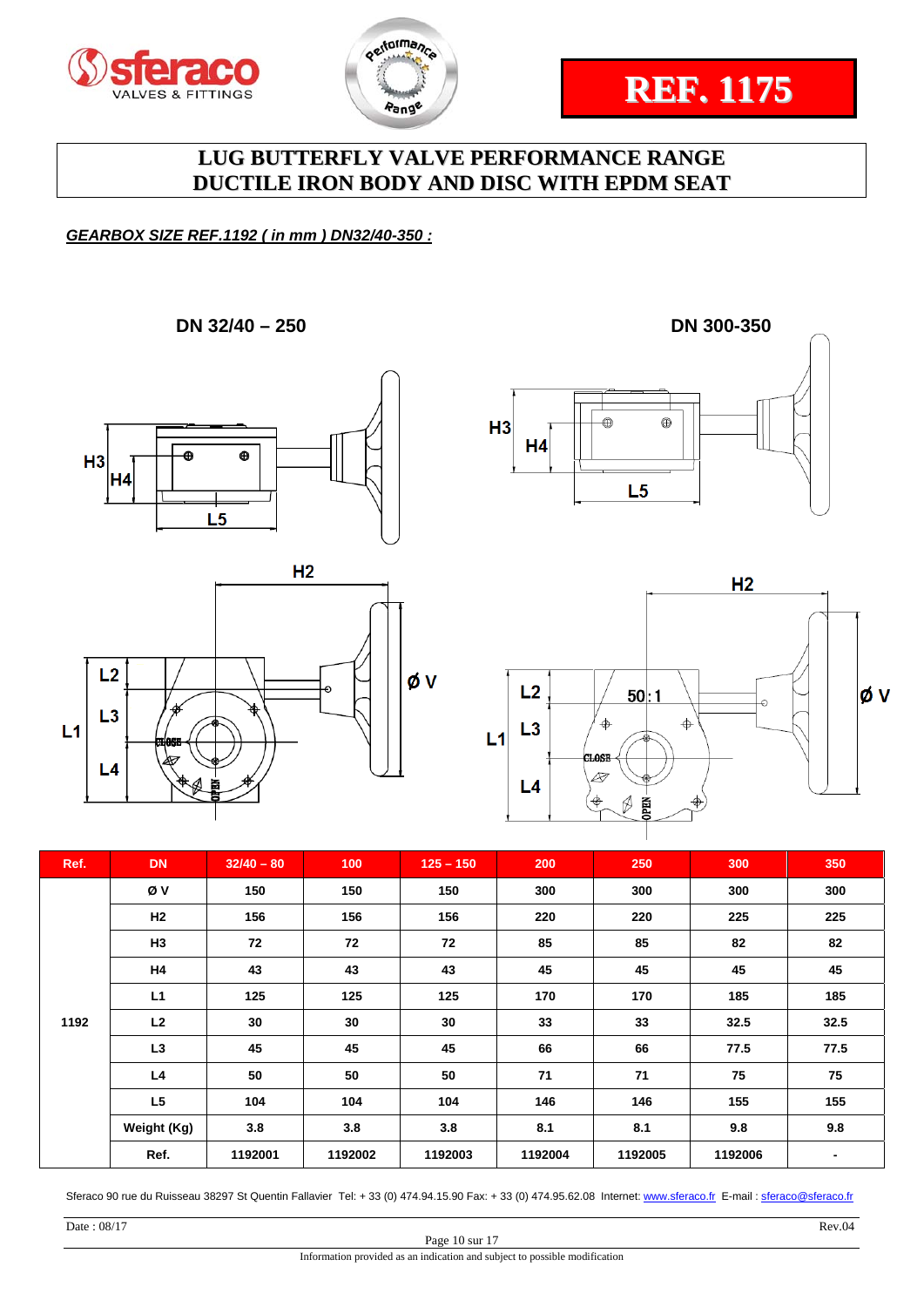





## *GEARBOX SIZE DN400-600 ( in mm ):*



| <b>DN</b>      | 400-500   | 600       |
|----------------|-----------|-----------|
| Øν             | 300       | 390       |
| H <sub>1</sub> | 320       | 386       |
| H <sub>2</sub> | 165       | 165       |
| H3             | 135       | 140       |
| H4             | 170       | 170       |
| <b>H5</b>      | 185       | 185       |
| L1             | 104       | 130       |
| L2             | 110       | 135       |
| L <sub>3</sub> | 175       | 197       |
| L4             | 100       | 145       |
| Ø K (ISO)      | 140 (F14) | 165 (F16) |
| Nb x ØZ        | 4 x M16   | 4 x M20   |
| ØΡ             | 175       | 210       |
| Weight (Kg)    | 31        | 48        |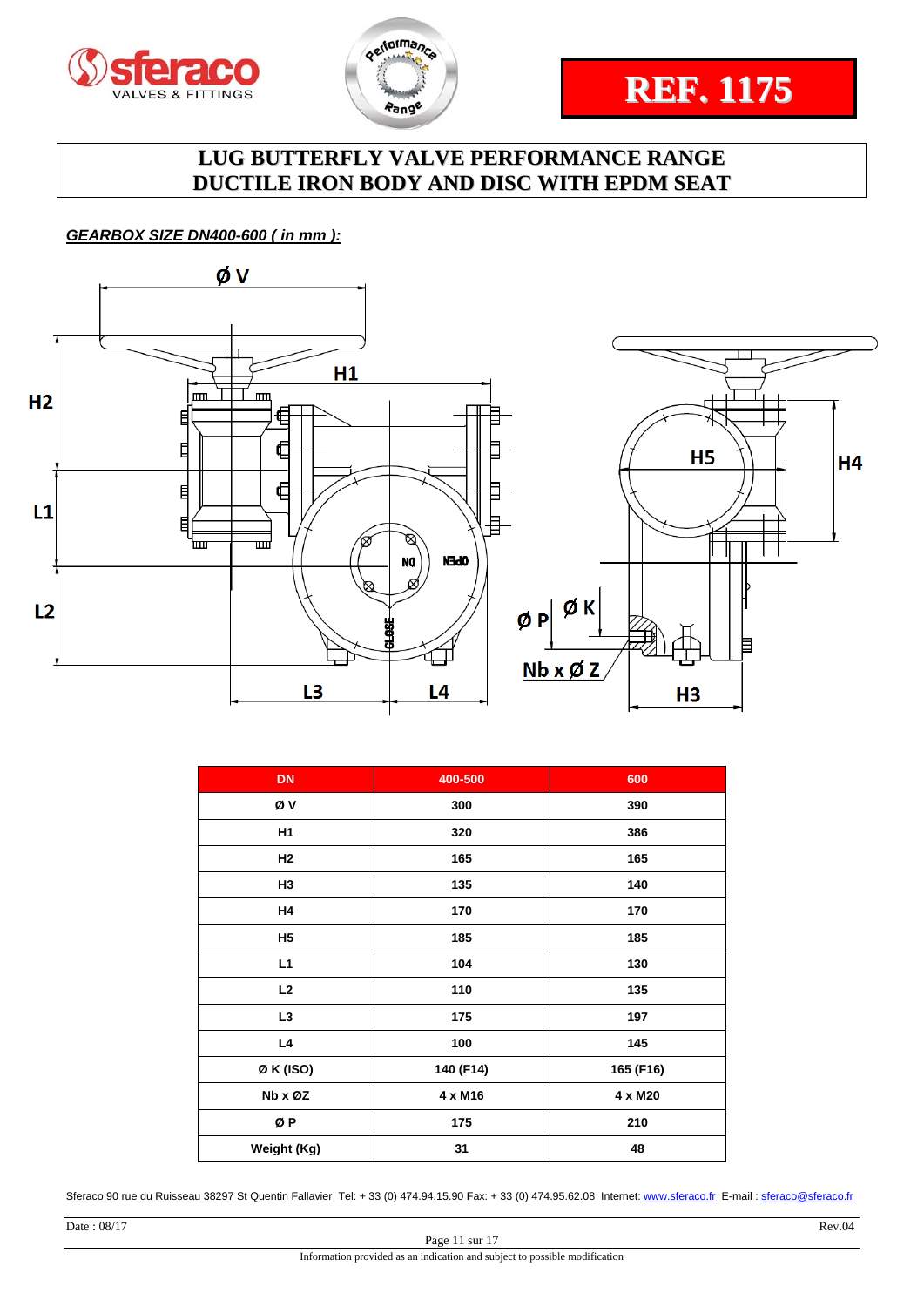



# **REF. 1175**

# **LUG BUTTERFLY VALVE PERFORMANCE RANGE DUCTILE IRON BODY AND DISC WITH EPDM SEAT**

*DISC AND NECK SIZE ( in mm ) :* 



| <b>DN</b>      | $32 - 40$ | 50   | 65   | 80    | 100   | 125   | 150   | 200   | 250   | 300    | 350    | 400   | 450    | 500   | 600    |
|----------------|-----------|------|------|-------|-------|-------|-------|-------|-------|--------|--------|-------|--------|-------|--------|
| E <sub>1</sub> | 38.2      | 46.6 | 59.5 | 75.4  | 98.2  | 117.1 | 147.8 | 195.3 | 242.6 | 292.2  | 329    | 377.1 | 427.7  | 484.3 | 562.6  |
| E <sub>2</sub> | 4.95      | 4.85 | 9.2  | 16.45 | 26.05 | 33.7  | 49.85 | 71.25 | 91.25 | 111.75 | 127.95 | 139.1 | 159.65 | 182.4 | 208.75 |
| $H6 \pm 2$     | 68        | 82.5 | 78.8 | 81.5  | 85.5  | 88    | 90.5  | 89    | 99    | 103    | 140    | 143   | 138    | 162   | 189    |
| ØΡ             | 42.9      | 52.7 | 64.4 | 78.9  | 104.1 | 123.4 | 155.7 | 202.5 | 250.5 | 301.5  | 333.9  | 380.2 | 433.3  | 491.8 | 571.5  |
| Ø T mini       | 43        | 53   | 65   | 79.5  | 104.5 | 124   | 155.5 | 202.5 | 250.5 | 302    | 334    | 390   | 441    | 492   | 585    |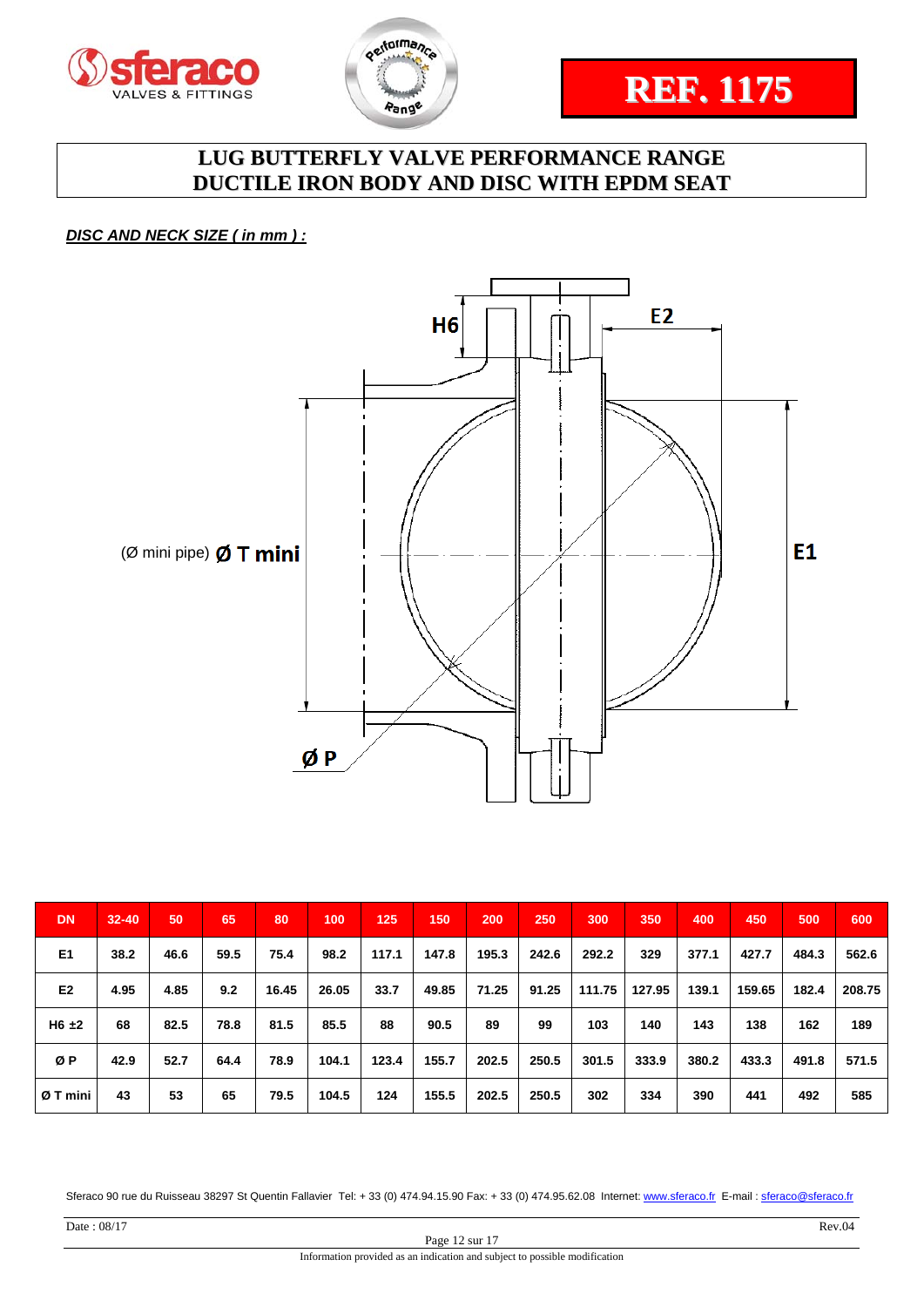





*ISO MOUNTING PAD SIZE ( in mm ) :* 





| <b>DN</b>              | 40         | 50         | 65         | 80         | 100        | 125        | 150        | 200             | 250             | 300             |
|------------------------|------------|------------|------------|------------|------------|------------|------------|-----------------|-----------------|-----------------|
| H <sub>4</sub>         | 43         | 43         | 43         | 43         | 43         | 43         | 43         | 46              | 46              | 46              |
| ØC <sub>1</sub>        | 12.6       | 12.6       | 12.6       | 12.6       | 15.77      | 18.92      | 18.92      | 22.1            | 28.45           | 31.6            |
| C                      | 9          | 9          | 9          | 9          | 11         | 14         | 14         | 17              | 22              | 22              |
| ØP                     | 90         | 90         | 90         | 90         | 90         | 90         | 90         | 125             | 125             | 125             |
| ØΚ                     | 70         | 70         | 70         | 70         | 70         | 70         | 70         | 102             | 102             | 102             |
| <b>ISO</b>             | <b>F07</b> | <b>F07</b> | <b>F07</b> | <b>F07</b> | <b>F07</b> | <b>F07</b> | <b>F07</b> | F <sub>10</sub> | F <sub>10</sub> | F <sub>10</sub> |
| $N \times \emptyset Z$ | 4 x 10     | 4 x 10     | 4 x 10     | 4 x 10     | 4 x 10     | 4 x 10     | 4 x 10     | 4 x 12          | 4 x 12          | 4 x 12          |

| <b>DN</b>              | 350             | 400    | 450             | 500             | 600             |
|------------------------|-----------------|--------|-----------------|-----------------|-----------------|
| H4                     | 40              | 50     | 50              | 65              | 65              |
| ØC1                    | 31.6            | 37.95  | 42.86           | 45.72           | 53.98           |
| C                      | 22              | 27     | 27              | 36              | 36              |
| ØP                     | 125             | 175    | 175             | 175             | 210             |
| ØΚ                     | 102             | 140    | 140             | 140             | 165             |
| <b>ISO</b>             | F <sub>10</sub> | F14    | F <sub>14</sub> | F <sub>14</sub> | F <sub>16</sub> |
| $N \times \emptyset Z$ | 4 x 12          | 4 x 18 | 4 x 18          | 4 x 18          | 4 x 23          |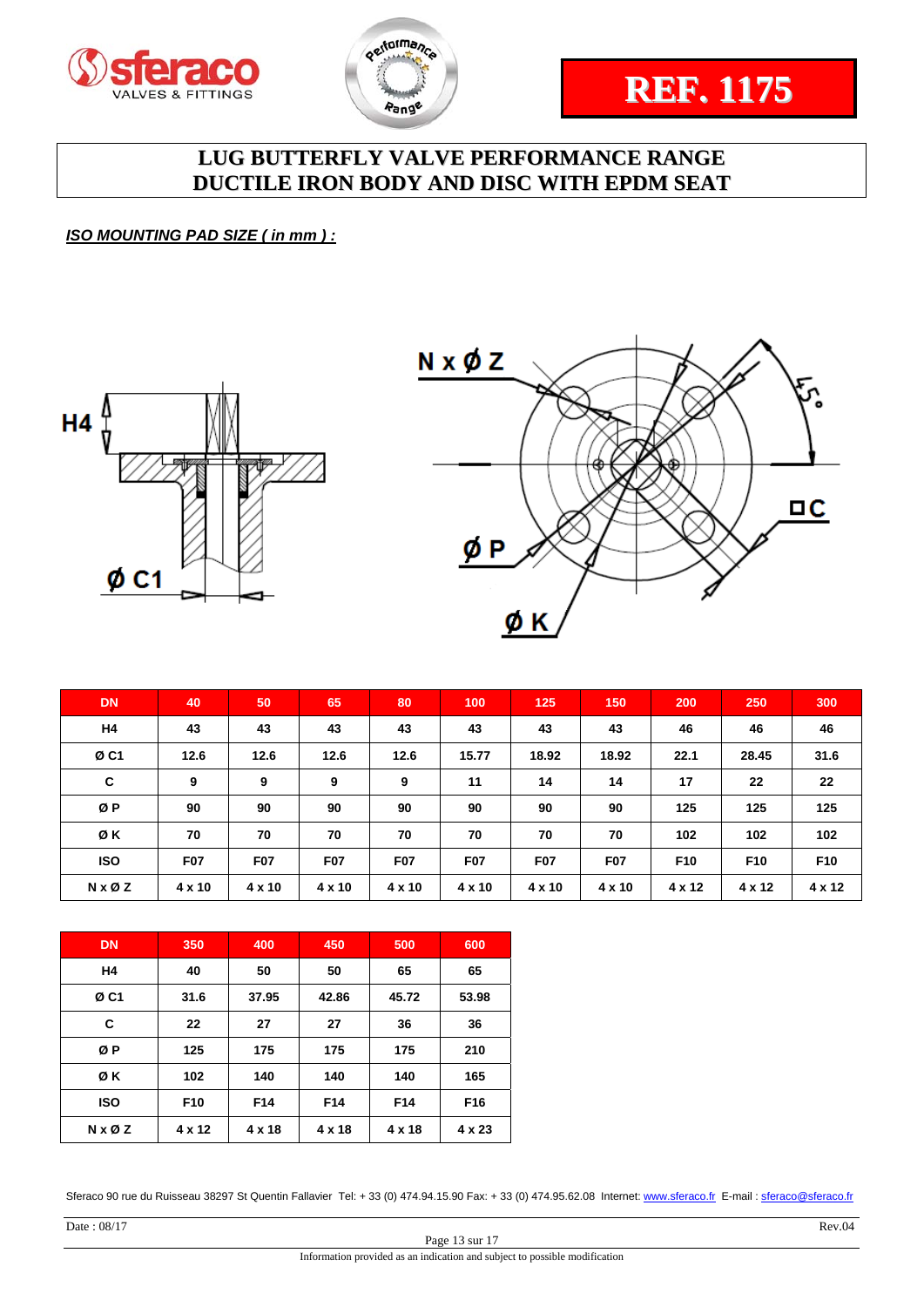





## *BETWEEN FLANGES SIZE (in mm) :*



|         | $DN$ (mm)     | 40      | 50              | 65             | 80             | 100             | 125             | 150             |
|---------|---------------|---------|-----------------|----------------|----------------|-----------------|-----------------|-----------------|
|         | $NPS$ ( $"$ ) | 1"1/2   | 2 <sup>ii</sup> | $2^{\circ}1/2$ | 3 <sup>u</sup> | 4 <sup>ii</sup> | 5 <sup>''</sup> | 6 <sup>ii</sup> |
|         | ØΚ            | 110     | 125             | 145            | 160            | 180             | 210             | 240             |
| PN10/16 | Nb x Ø L      |         | $4 \times M16$  |                |                | 8 x M16         |                 | 8xM20           |
|         | Ref.          | 1175040 | 1175050         | 1175065        | 1175080        | 1175100         | 1175125         | 1175150         |

|             | $DN$ (mm) | 200     | 250              | 300          | 350               | 400             | 450              | 500              | 600          |
|-------------|-----------|---------|------------------|--------------|-------------------|-----------------|------------------|------------------|--------------|
|             | NPS('')   | '8"     | 10 <sup>th</sup> | $12^{\circ}$ | $14$ <sup>"</sup> | 16 <sup>4</sup> | 18 <sup>44</sup> | 20 <sup>11</sup> | $24^{\circ}$ |
|             | ØΚ        | 295     | 350              | 400          | 460               | 515             | 565              | 620              | 725          |
| <b>PN10</b> | Nb x Ø L  | 8 x M20 | 12 x M20         |              | 16 x M20          | 16 x M24        | 20 x M24         |                  | 20 x M27     |
|             | Ref.      | 1175200 | 1175250          | 1175300      | 1175350           | 1175400         | 1175450          | 1175500          | 1175600      |

|             | $DN$ (mm)               | 200             | 250              | 300             | 350      | 400              | 450              | 500              | 600          |
|-------------|-------------------------|-----------------|------------------|-----------------|----------|------------------|------------------|------------------|--------------|
|             | NPS('')                 | 8 <sup>ii</sup> | 10 <sup>th</sup> | 12 <sup>0</sup> | $14$ "   | 16 <sup>44</sup> | 18 <sup>th</sup> | 20 <sup>11</sup> | $24^{\circ}$ |
|             | ØΚ                      | 295             | 355              | 410             | 470      | 525              | 585              | 650              | 770          |
| <b>PN16</b> | $Nb \times \emptyset$ L | 12 x M20        |                  | 12 x M24        | 16 x M24 | 16 x M27         | 20 x M27         | 20 x M30         | 20 x M33     |
|             | Ref.                    | 1175201         | 1175251          | 1175301         | 1175351  | 1175401          | 1175451          | 1175501          | 1175601      |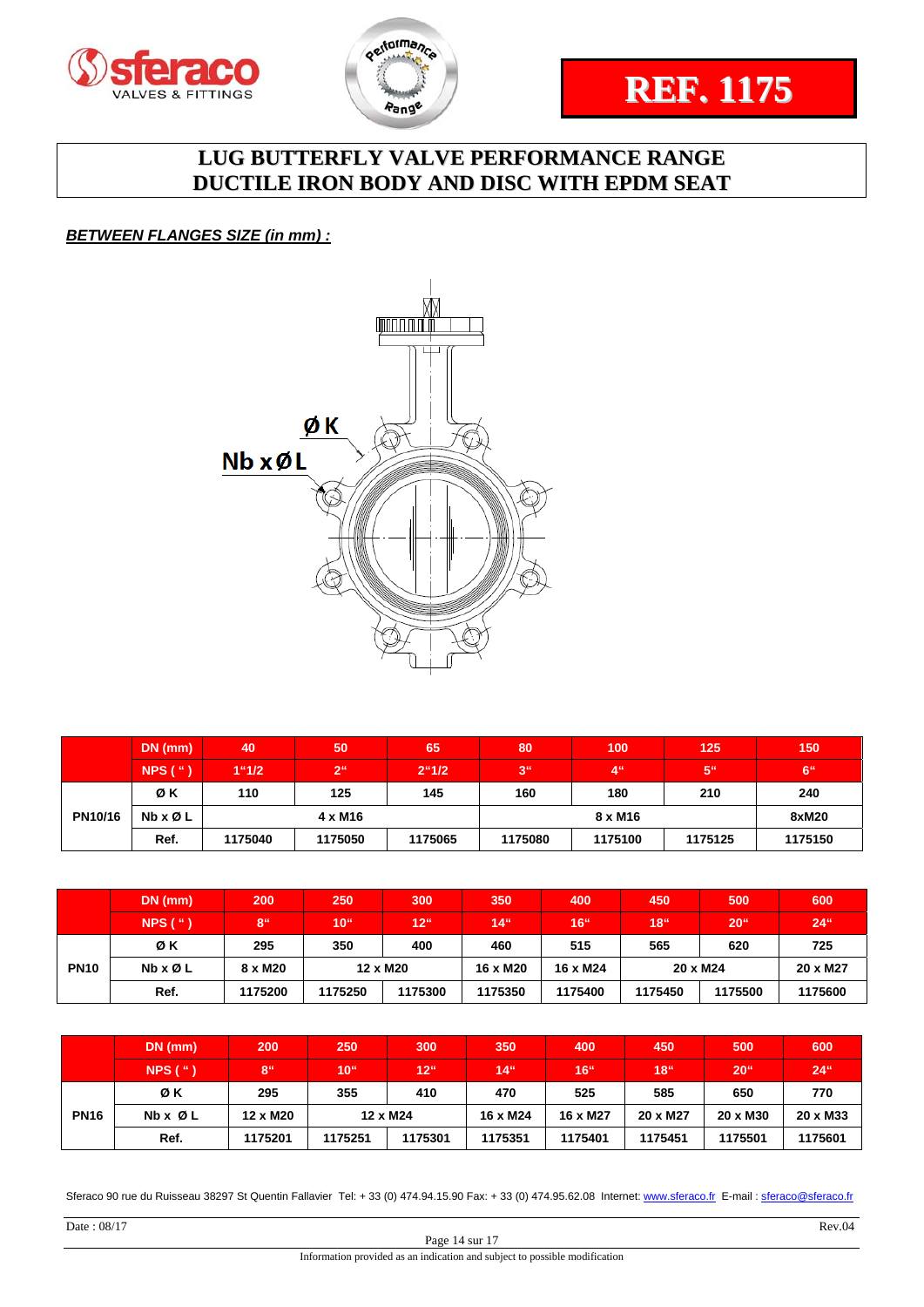



#### *GEARBOX SPECIFICATIONS REF.1192:*

| <b>DN</b>                              | $32/40 - 80$ | 100     | $125 - 150$ | 200     | 250     | 300     | 400-500 | 600   |
|----------------------------------------|--------------|---------|-------------|---------|---------|---------|---------|-------|
| Ref.                                   | 1192001      | 1192002 | 1192003     | 1192004 | 1192005 | 1192006 |         |       |
| <b>Ratio factor</b>                    | 24:1         | 24:1    | 24:1        | 32:1    | 32:1    | 50:1    | 532:1   | 640:1 |
| Number of turns for<br>closing/opening | 6            | 6       | 6           | 8       | 8       | 12.5    | 133     | 160   |
| Output torque (Nm)                     | 170          | 170     | 170         | 500     | 500     | 1200    | 2500    | 4000  |

#### *STANDARDS :*

- Fabrication according to ISO 9001:2008
- Designing according to BS 5155
- DIRECTIVE 97/23/CE : CE N° 0035 Risk category III module H
- Certificate 3.1 on request
- Pressure tests according to EN 12266-1, Rate A
- Between flanges according to EN 1092-1 PN10-PN16
- ISO 5211 mounting pad
- Length according to ISO 5752 short series 20, EN 558 series 20 ( NF 29305 ),BS 5155 Wafer short/medium, DIN 3202 part 3, series K1
- French water agreement **A.C.S. N° 14 ACC LY 224**

**ADVICE :** Our opinion and our advice are not guaranteed and SFERACO shall not be liable for the consequences of damages. The customer must check the right choice of the products with the real service conditions.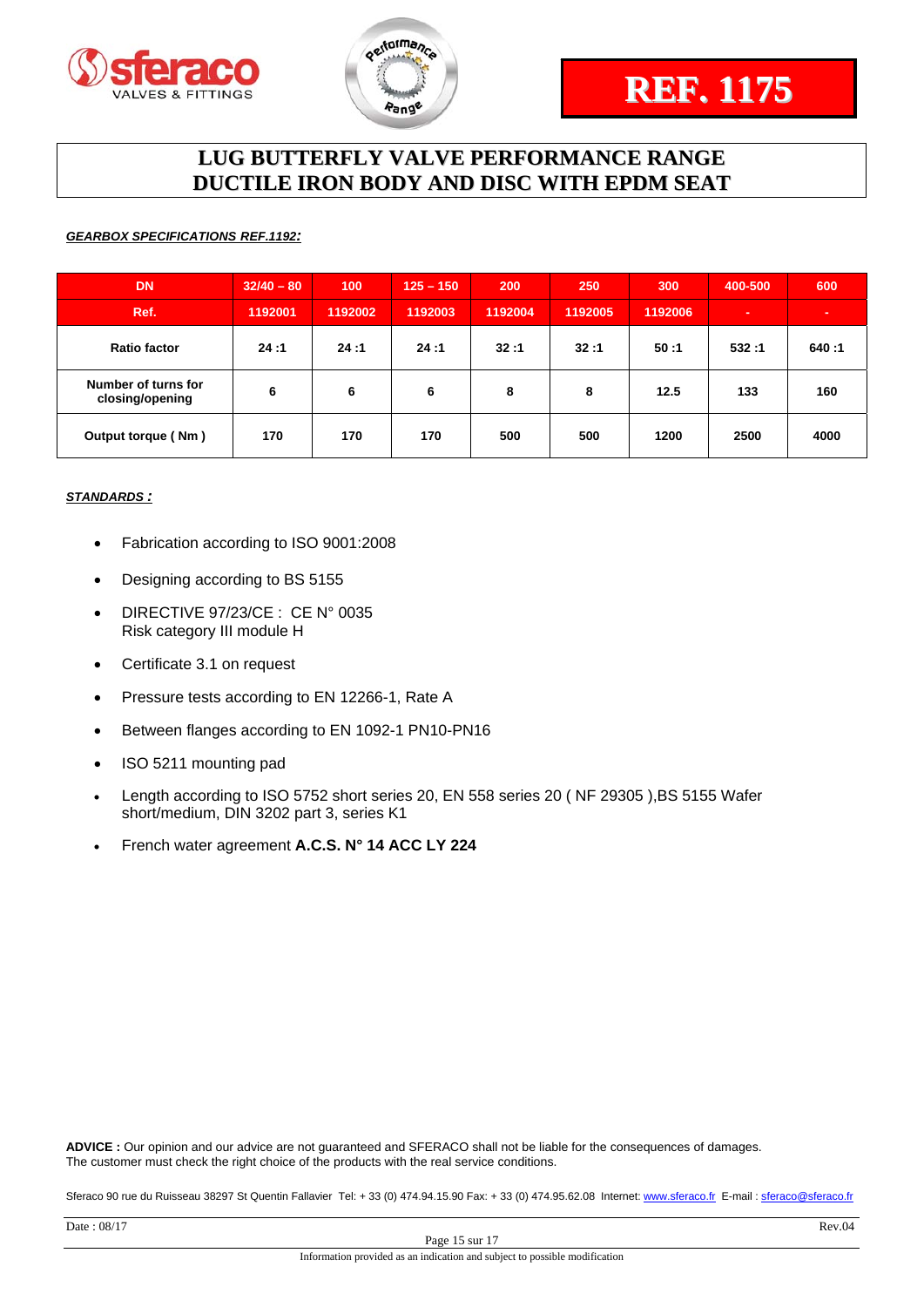



## **INSTALLATION INSTRUCTIONS**

## **GENERAL GUIDELINES :**

- Ensure that the valves to be used are appropriate for the conditions of the installation (type of fluid,pressure and temperature).
- Be sure to have enough valves to be able to isolate the sections of piping as well as the appropriate equipment for maintenance and repair.
- Ensure that the valves to be installed are of correct strenght to be able to support the capacity of their usage.
- **Installation of all circuits should ensure that their function can be automatically tested on a regular basis (at least two times a year).**

## **INSTALLATION INSTRUCTIONS :**

- **Before installing the valves,clean and remove any objects from the pipes** (in particular bits of sealing and metal) which could obstruct and block the valves.
- **Ensure that both connecting pipes either side of the valve (upstream and downstream) are aligned (if they're not,the valves may not work correctly).**
- **Make sure that the two sections of the pipe (upstream and downstream) match,the valve unit will not absorb any gaps.Any distortions in the pipes may affect the thightness of the connection,the working of the valve and can even cause a rupture.**To be sure,place the kit in position to ensure the assembling will work.
- **If sections of piping do not have their final support in place,they should be temporarily fixed.This is to avoid unnecessary strain on the valve.**
- The valve must be inserted between flanges with disc half opened but the disc must not overpass the valve thickness. Position the bolts to keep centered the valve. Then open fully the valve and tighten the bolts. **See graph under**.







**Half open valve introduction Complete opened disc valves when screw tightening** 

- Tighten the bolts in cross.
- The disc must move easily inside the pipe.
- Valves must be opened during cleaning operation.
- Tests must be done with a cleaned pipe.
- Tests must be done with opened valve. Test pressure must not be higher than the valve specification according to EN 12266-1.
- Then open slowly the valve.
- **Do not mount butterfly valves with stainless steel pressed collars and turning flanges without strias.**
- **And not on flat face flanges without strias ( example : painted cast iron fittings )**